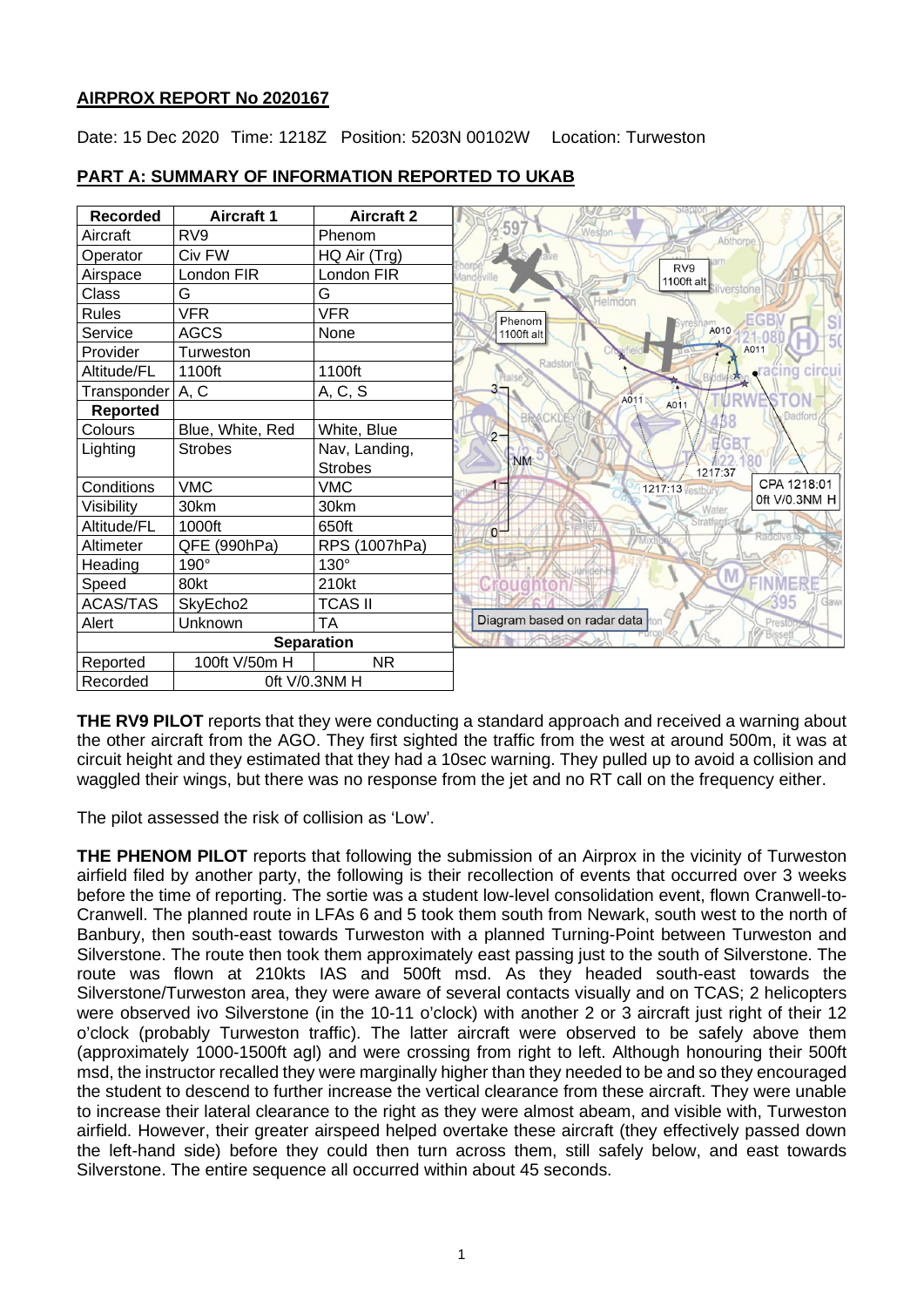Post-flight, during the in-brief they were informed that Turweston had called Cranwell in order to track down the Phenom crew. They duly returned a call to a pilot from Turweston who had observed their flight passing to the east of Turweston. The other pilot was aware of the Phenom's progression towards their airfield before turning away and also aware that their circuit had traffic in. The other pilot made no mention of an Airprox, but simply wanted to ask if they had been aware of Turweston's location and to highlight that it can often be quite a busy circuit. The Instructor explained that their actual routing had been slightly affected by the observed traffic, but that they were visual with traffic in the Turweston circuit. At no stage was any mention made of an Airprox or a Loss of Safe Separation (LoSS). Given that they had not had a TCAS RA, and did not believe they had been involved in an Airprox nor infringed airspace, no further action was taken at the time.

The pilot assessed the risk of collision as 'Low'.

**THE TURWESTON AGO** reports that on the day in question it was a good weather day and one of the last before the area went into tier 4 and flying basically stopped, so people were making the most of the day and the Turweston circuit and local area were very busy. He recalled about 3 or 4 aircraft established in the circuit with other traffic within the circuit vicinity joining or leaving the pattern. Turweston are lucky to be involved with the team at PilotAware and have worked with them to help develop the Air Traffic Overview & Management (ATOM) system. This was the game changer on the day as the AGO was able to observe the track of the military aircraft and it was obvious to them that it would fly through or close to the airfield circuit. So they took the decision on safety grounds to make a general broadcast to all traffic making them aware of the jet and its position/altitude and the fact that its track may have put it into conflict, or at least surprise, the Turweston circuit traffic. They were able to observe the aircraft approaching the airfield from their position in the VCR and watch it fly through the downwind leg and turn away to the east cutting through the base leg for RW27 and coming close to the RV9 before disappearing towards Silverstone.

They noted that Turweston is an unlicensed airfield, however it is a very active airfield, being the home of the LAA and several maintenance companies and a very busy flying school. The airfield has only become unlicensed in the last few years, when the rule change occurred to allow flying training at unlicensed fields. Unfortunately, due to the rules, this meant that they lost the ATZ and the protection it provided. In the following years they have had various flights through their active circuit, most of these have involved military aircraft, mostly helicopters but also the occasional fixed wing. As an airfield they have tried to fix this problem and have managed to get a training T applied to most aviation maps in use by military and civil pilots. When they first lost the ATZ they engaged in conversation with the military and it came to light that an unlicensed airfield was assumed to have low use and have no more than 6 movements a day, so therefore the military deemed it acceptable and safe to overfly these sites without notification. Since then progress has been made and the number of overflights has decreased and pilots will sometimes make RT contact when in the area. It was their opinion that an airfield with sufficient numbers of movements should be given an ATZ, whether licensed or not, to help pilots with flight planning when on the ground.

### **Factual Background**

The weather at Oxford was recorded as follows:

METAR EGTK 151150Z 19011KT 9999 FEW030 09/07 Q1004=

### **Analysis and Investigation**

### **UKAB Secretariat**

Although Turweston is not equipped with radar, the incident could be seen on the NATS Clee Hill radar and screenshots taken from the radar are reproduced below. The Turweston AGO did not have access to the radar, but did report trialling a PilotAware system which gave them a warning on the approaching Phenom. Altitudes shown on the radar are based on the London QNH of 1006hPa. At 1216:09 (Figure 1), the Phenom was 5.5NM northwest of Turweston, indicating 1000ft. Two aircraft could be seen in the Turweston circuit, the RV9 was in the downwind position at 1200ft and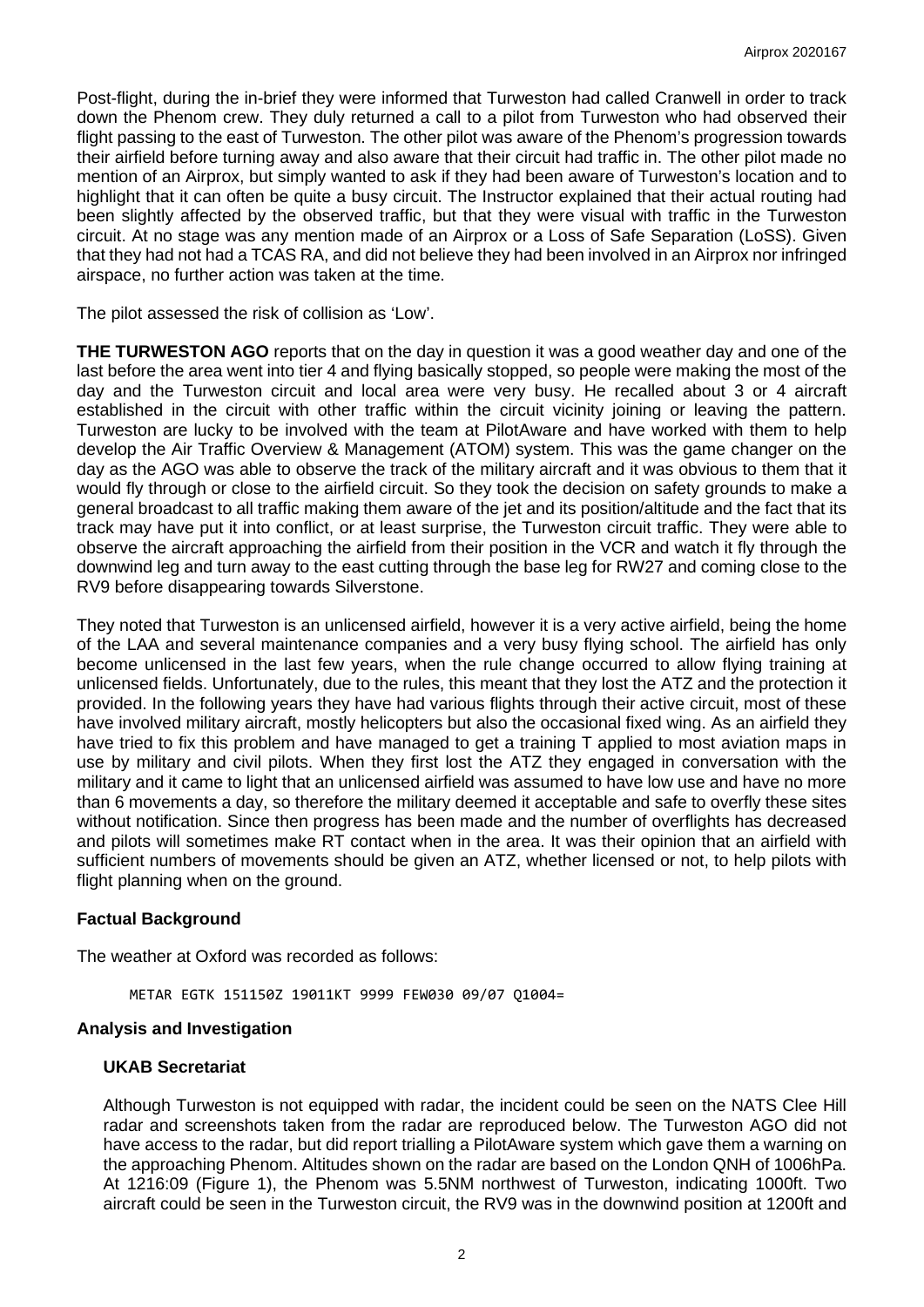another aircraft behind indicating 1400ft. By 1217:13 (Figure 2), the Phenom was 2.1NM west of the RV9, which was now in the late downwind position. By Figure 3 the RV9 had turned onto a base leg and the Phenom was 0.9NM to the southwest of it. CPA was at 1218:01, Figure 4.



Figure 1:1216:09 Figure 2:1217:13



Figure 3: 1217:45 Figure 4:CPA 1218:01

The RV9 and Phenom pilots shared an equal responsibility for collision avoidance and not to operate in such proximity to other aircraft as to create a collision hazard.<sup>[1](#page-2-0)</sup> If the incident geometry is considered as head-on or nearly so then both pilots were required to turn to the right. [2](#page-2-1) An aircraft operated on or in the vicinity of an aerodrome shall conform with or avoid the pattern of traffic formed by other aircraft in operation.<sup>[3](#page-2-2)</sup>

# **Occurrence Investigation**

The RAF Cranwell investigation found that the crew employed all available barriers to LoSS; they were following a planned route and held situational awareness (both visual and via TCAS) on the traffic in the area. However manoeuvring to avoid RW traffic ivo Silverstone had positioned them closer to Turweston airfield than planned. The route planned for this Phenom low-level training sortie could be considered challenging (in terms of airspace) passing close to both Silverstone and Turweston airfields with little room to manoeuvre for the inevitable local traffic. However, given that there was no ATZ at Turweston it was considered a question of airmanship rather than an infringement. In order to avoid a similar situation occurring in the future, steps have been taken to

<span id="page-2-0"></span><sup>1</sup> SERA.3205 Proximity. MAA RA 2307 paragraphs 1 and 2.

<span id="page-2-1"></span><sup>2</sup> SERA.3210 Right-of-way (c)(1) Approaching head-on. MAA RA 2307 paragraph 13.

<span id="page-2-2"></span><sup>3</sup> SERA.3225 Operation on and in the Vicinity of an Aerodrome. MAA RA 2307 paragraph 15.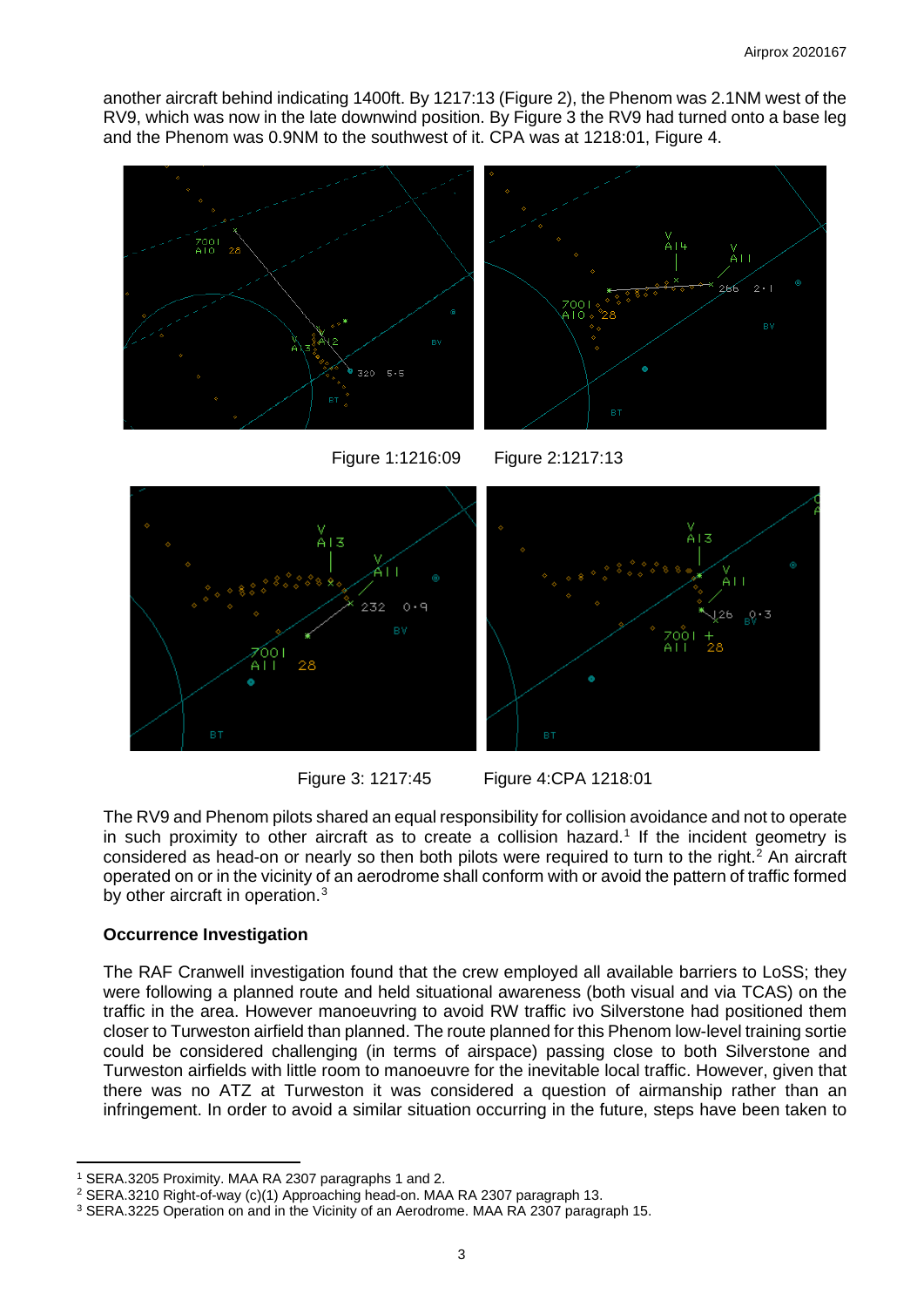ensure Cranwell crews avoid Turweston airfield and this has been implemented and promulgated to crews. In addition, OC Phenom Standards has distributed some prudent advice on route planning.

The Phenom crew, when planning their sortie, were unaware of the traffic levels at Turweston and as there was no ATZ (see and avoid rules applied) they chose not to switch to the Turweston frequency. With the benefit of hindsight, the crew acknowledged that pre-calling/switching to the frequency would have allowed them to state their intentions and receive traffic warnings, perhaps leading to a clearer air picture and avoiding the unfortunate situation that occurred.

Below 1500ft, TCAS will only provide traffic alerts rather than resolution advice. All Phenom aircrew are aware of this operating aspect and factor it into their avoidance of LoSS accordingly.

### **Comments**

### **HQ Air Command**

When planning their sortie, the Phenom crew were not cognisant of the potential traffic levels at Turweston. Subsequently, it was acknowledged by the crew that pre-calling Turweston would have probably led to a clearer air picture and avoided the situation which developed. In reacting to information on their Air Traffic Overview and Management system, the Turweston AGO is commended for making a general broadcast to inform Turweston traffic about the proximity of the Phenom.

The Phenom crew had situational awareness (both visual and via TCAS) on the traffic in the area. After identifying the helicopter traffic at Silverstone as the greatest threat, their manoeuvring to avoid this traffic positioned them closer to Turweston airfield than they had originally planned. The fact that Turweston does not have an ATZ possibly influenced their decision.

As the situation developed, Phenom crew found themselves effectively 'sandwiched' between traffic at Silverstone and Turweston and took action to ensure safe separation from each contact both laterally and vertically. Had the Phenom crew planned to give Turweston a wider berth then these circumstances would likely have been prevented from developing. In response to the local investigation, a 2NM avoid has been placed around Turweston for Phenom crews in an attempt to prevent a re-occurrence of such an incident.

It is noted that the Turweston AGO stated that they'd had a previous 'conversation with the military'. It has not been possible to determine the facts surrounding this conversation as no formal record has been found. It is important to add that nothing in Military Aviation Regulation deems it acceptable and safe to overfly a published Aerodrome without notification when an alternative course of action is available.

#### **Summary**

An Airprox was reported when an RV9 and a Phenom flew into proximity in the vicinity of Turweston at 1218Z on Tuesday 15<sup>th</sup> December 2020. Both pilots were operating under VFR in VMC, the RV9 pilot in receipt of a AGS from Turweston and the Phenom pilot was not in receipt of an ATS.

### **PART B: SUMMARY OF THE BOARD'S DISCUSSIONS**

Information available consisted of reports from both pilots, radar photographs/video recordings, reports from the air traffic controllers involved and reports from the appropriate operating authorities. Relevant contributory factors mentioned during the Board's discussions are highlighted within the text in bold, with the numbers referring to the Contributory Factors table displayed in Part C.

Due to the exceptional circumstances presented by the coronavirus pandemic, this incident was assessed as part of a 'virtual' UK Airprox Board meeting where members provided a combination of written contributions and dial-in/VTC comments.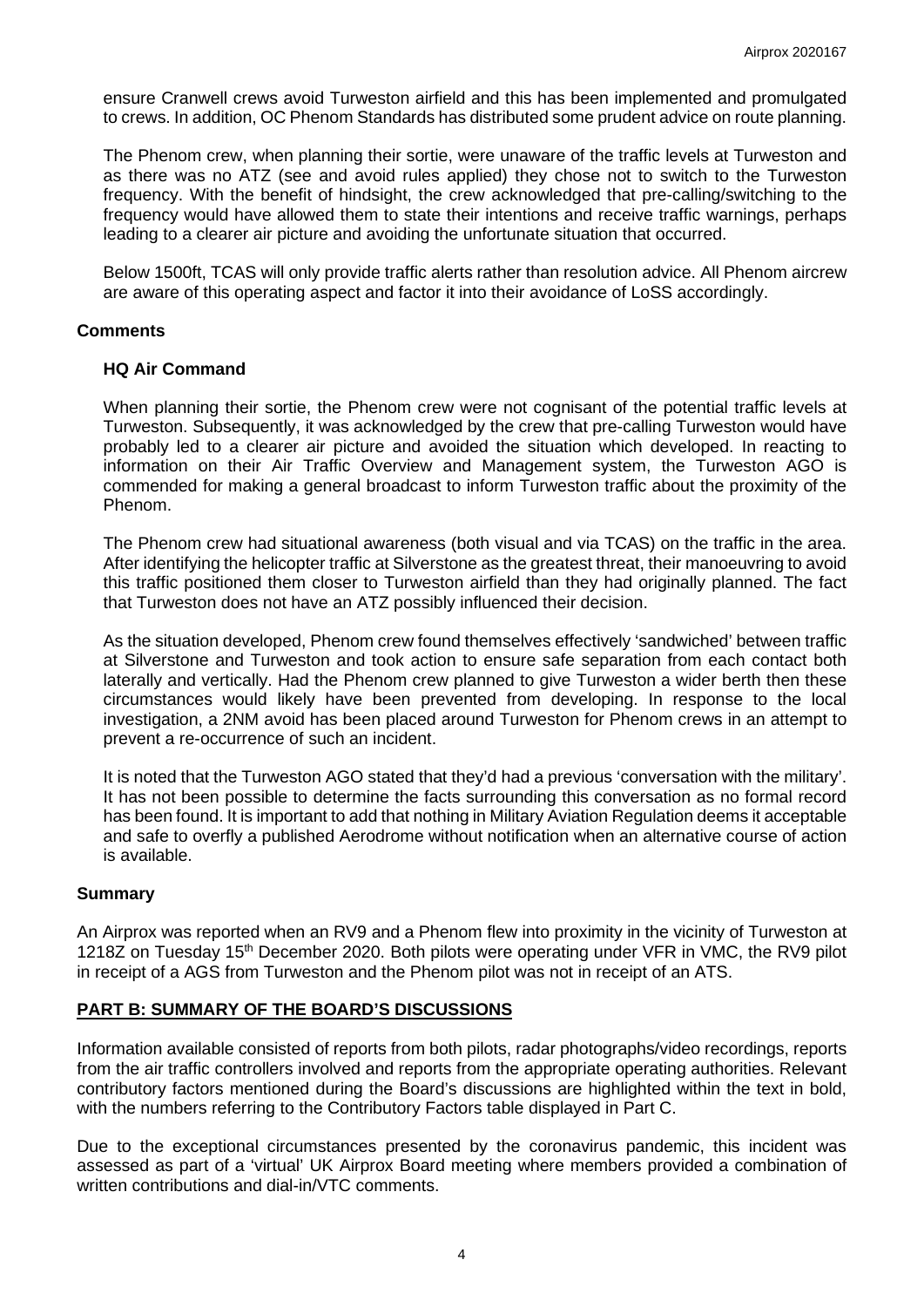The Board first looked at the actions of the AGO. In providing an AGS, they were not required to provide Traffic Information, other than to pass on known position reports from other pilots. Nevertheless, the PilotAware ATOM provided the AGO with information that the Phenom was approaching from the north, and the AGO broadcast this information to the circuit traffic. The Board commended the AGO for their actions; although some advisors to the Board cautioned against the reliance on, and usage of, unlicenced equipment and the lack of training thereof. Certainly, a CAA advisor was concerned that an enthusiastic, but unqualified, AGO could potentially pass inaccurate information that then distracted a pilot and that the lines between a controller using a calibrated radar and an enthusiast using a webbased program could become blurred; leading to potential confusion for pilots as to the type of service being provided. This view was echoed by an MAA advisor who noted that such web-based programmes could potentially have a lag of up to 7 minutes, meaning that it was not possible to know how accurate the information was at any given time. Nevertheless, on this occasion, the actions of the AGO had cued the RV9 pilot to look for, and see, the Phenom and the majority of members thought that it was a positive result. Turning to the AGO's report, military members thought that the conversation that Turweston had had with 'the military' was likely to be historical, as no record could be found and they were keen to point out that RAF pilots should be very aware of the meaning of the 'T' on charts and certainly did not deem it acceptable to overfly such airfields.

**UKAB Secretariat Note:** Subsequent engagement with PilotAware revealed that the ATOM installation at Turweston is not web based and as such should not suffer from significant time lag in the data it presents. It should also be noted that ATOM stations are provided on the strict understanding, and agreement by users, that they are currently not approved and should be used for situational awareness only and not be used for Air Traffic Control or Air Traffic Management.

Looking at the actions of the RV9 pilot, having heard the AGO give a warning about the approaching Phenom (**CF6**), they looked for, and became visual with it, at a range of around 500m (**CF8**) and took action to increase the separation by climbing. Members opined that the pilot would not have been expecting to see an aircraft between them and the airfield when on finals and there was little more they could have done in the circumstances.

When looking at the actions of the Phenom pilot, some members expressed disappointment that the pilot had planned to route so close to an airfield without calling on the frequency, particularly given that they were flying a relatively fast aircraft at low-level (**CF2**, **CF3**). They noted that the pilot reported being concerned by traffic low-level at Silverstone which may have been a factor in why the pilot routed through the Turweston visual circuit (**CF1**). Nevertheless, members wondered why, if the pilot was visual with the circuit traffic as they approached from the north, they did not either call Turweston (**CF5**) or take earlier action to remain clear of the traffic turning finals (**CF4**). The height of the Phenom meant that the pilot could only receive a TCAS TA (**CF7**), and although the pilot thought that the separation was adequate, the Board thought that routing between the traffic on finals and the runway could be considered poor airmanship (**CF9**). Members were heartened to hear that Cranwell had highlighted Turweston to pilots for planning purposes, with the intention that they remain clear, but noted that there were many other busy minor aerodromes and that it was a pilot's personal responsibility to ensure they were familiar with such aerodromes. Following on from previous Airprox where military aircraft had flown close to circuit traffic at minor airfields without an ATZ, HQ Air Command had undertaken to highlight the issue to military pilots and had published an article in its safety magazine Air Clues<sup>[4](#page-4-0)</sup>. Members were disappointed that such knowledge appeared to have been forgotten.

There followed a prolonged discussion about the lack of an ATZ at Turweston. Like many airfields around the UK, when the requirement to be a licensed airfield was removed for training airfields, Turweston took that option, and by doing so the ATZ was removed. Members recalled that a number of Airprox had occurred at different airfields because without the ATZ, transiting traffic had routed close to the circuit. After one such Airprox (2018319) the Board had made a recommendation to the CAA to investigate options for a cost-effective means to afford additional protection to traffic at busy minor airfields, to which the CAA agreed to conduct a review. A CAA advisor noted that many of the requirements for an ATZ were dictated by law in SERA and that unlicensed aerodromes were able to

<span id="page-4-0"></span><sup>&</sup>lt;sup>4</sup> Air Clues Issue 29 article available on the UKAB website [here](https://www.airproxboard.org.uk/uploadedFiles/Content/Standard_content/Topical_Issues_and_Themes/AirClues%20Issue%2029.pdf)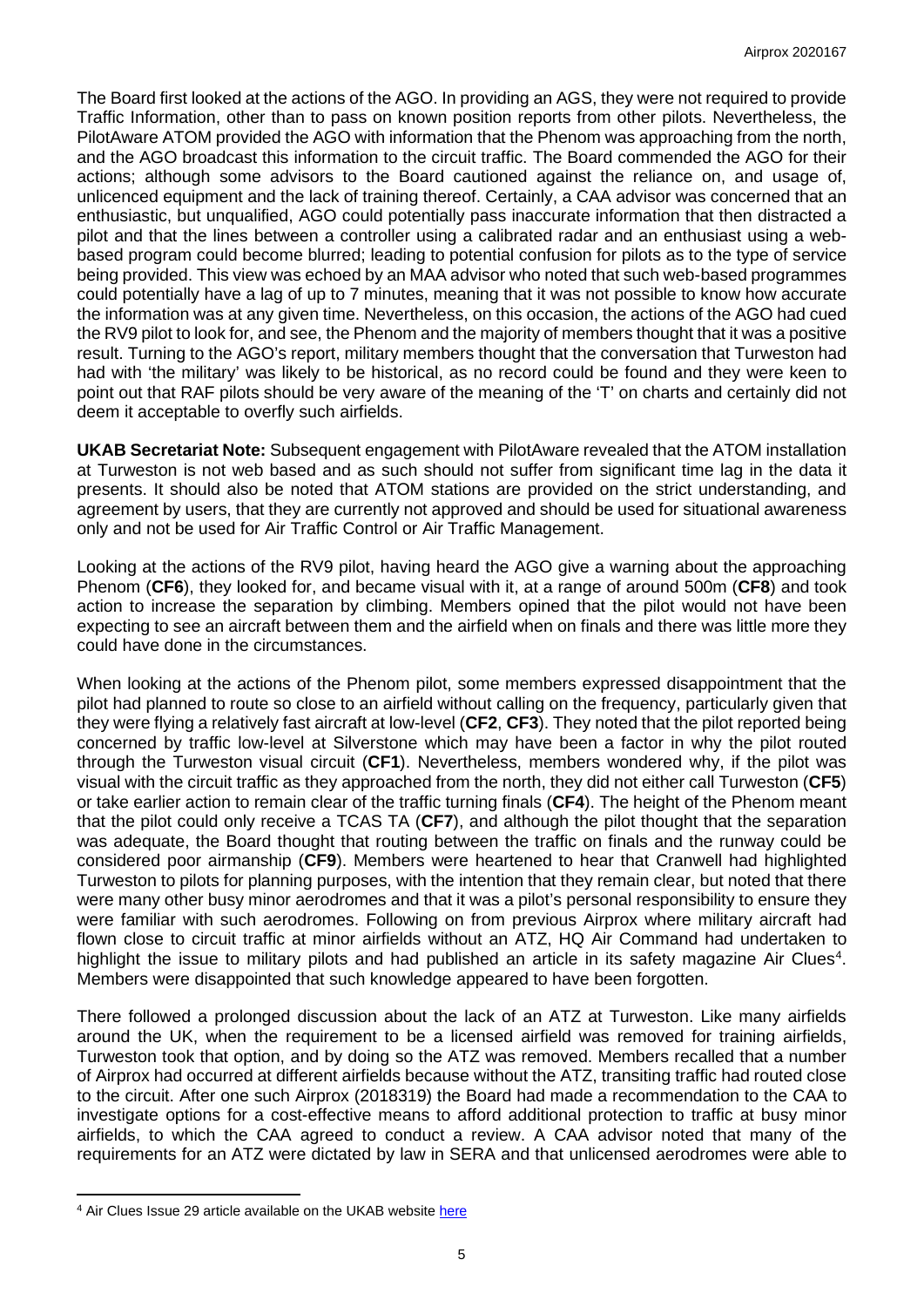apply for an ATZ, but that in such circumstances it was a requirement to provide FISO or ATC<sup>[5](#page-5-0)</sup> services. Nevertheless, members felt strongly that there was more work to be done and resolved to make a recommendation that :

The CAA conducts a review to establish the reasons behind why many training airfields chose not to maintain their ATZ when the requirement to hold an aerodrome licence to conduct training activity was removed. Where those reasons fall within the competency of the CAA – take appropriate action to mitigate against any increase in risk associated with the removal of the protection previously afforded to them (by an ATZ).

Finally, in determining the risk, the Board discussed the separation between the aircraft and the action taken by the pilots. Although the RV9 pilot had seen the Phenom late, the Phenom pilot had been visual for some time and so members quickly agreed that there had been no risk of collision, but assessed that safety had been degraded; Risk Category C.

# **PART C: ASSESSMENT OF CONTRIBUTORY FACTORS AND RISK**

**Contributory Factors:** 

|                | 2020167                                  |                                                                |                                                                     |  |
|----------------|------------------------------------------|----------------------------------------------------------------|---------------------------------------------------------------------|--|
| <b>CF</b>      | Factor                                   | <b>Description</b>                                             | <b>Amplification</b>                                                |  |
|                | <b>Flight Elements</b>                   |                                                                |                                                                     |  |
|                |                                          | • Regulations, Processes, Procedures and Compliance            |                                                                     |  |
| $\mathbf{1}$   | Human<br>Factors                         | • Flight Operations Documentation and Publications             | Regulations and/or procedures not fully complied<br>with            |  |
|                | <b>• Tactical Planning and Execution</b> |                                                                |                                                                     |  |
| $\overline{2}$ | Human<br>Factors                         | • Pre-flight briefing and flight preparation                   |                                                                     |  |
| 3              | Human<br>Factors                         | • Flight Planning and Preparation                              |                                                                     |  |
| 4              | Human<br>Factors                         | • Monitoring of Other Aircraft                                 | Did not avoid/conform with the pattern of traffic<br>already formed |  |
| 5              | Human<br>Factors                         | • Communications by Flight Crew with ANS                       | Pilot did not communicate with appropriate ATS<br>provider          |  |
|                |                                          | • Situational Awareness of the Conflicting Aircraft and Action |                                                                     |  |
| 6              | Contextual                               | • Situational Awareness and Sensory Events                     | The pilot had generic, late or no Situational<br>Awareness          |  |
|                |                                          | • Electronic Warning System Operation and Compliance           |                                                                     |  |
| 7              | Contextual                               | • ACAS/TCAS TA                                                 |                                                                     |  |
|                |                                          | • See and Avoid                                                |                                                                     |  |
| 8              | Human<br>Factors                         | • Monitoring of Other Aircraft                                 | Late-sighting by one or both pilots                                 |  |
| 9              | Human<br>Factors                         | • Lack of Individual Risk Perception                           | Pilot flew close enough to cause concern                            |  |

### Degree of Risk: C.

Recommendation: The CAA conducts a review to establish the reasons behind why many training airfields chose not to maintain their ATZ when the requirement to hold an aerodrome licence to conduct training activity was removed. Where those reasons fall within the competency of the CAA – take appropriate action to mitigate against any increase in risk associated with the removal of the protection previously afforded to them (by an ATZ).

<span id="page-5-0"></span><sup>5</sup> For further details se[e Policy Statement \(caa.co.uk\)](http://publicapps.caa.co.uk/docs/33/PolicyStatementEstablishmentAndDimensionsOfATZs.pdf)